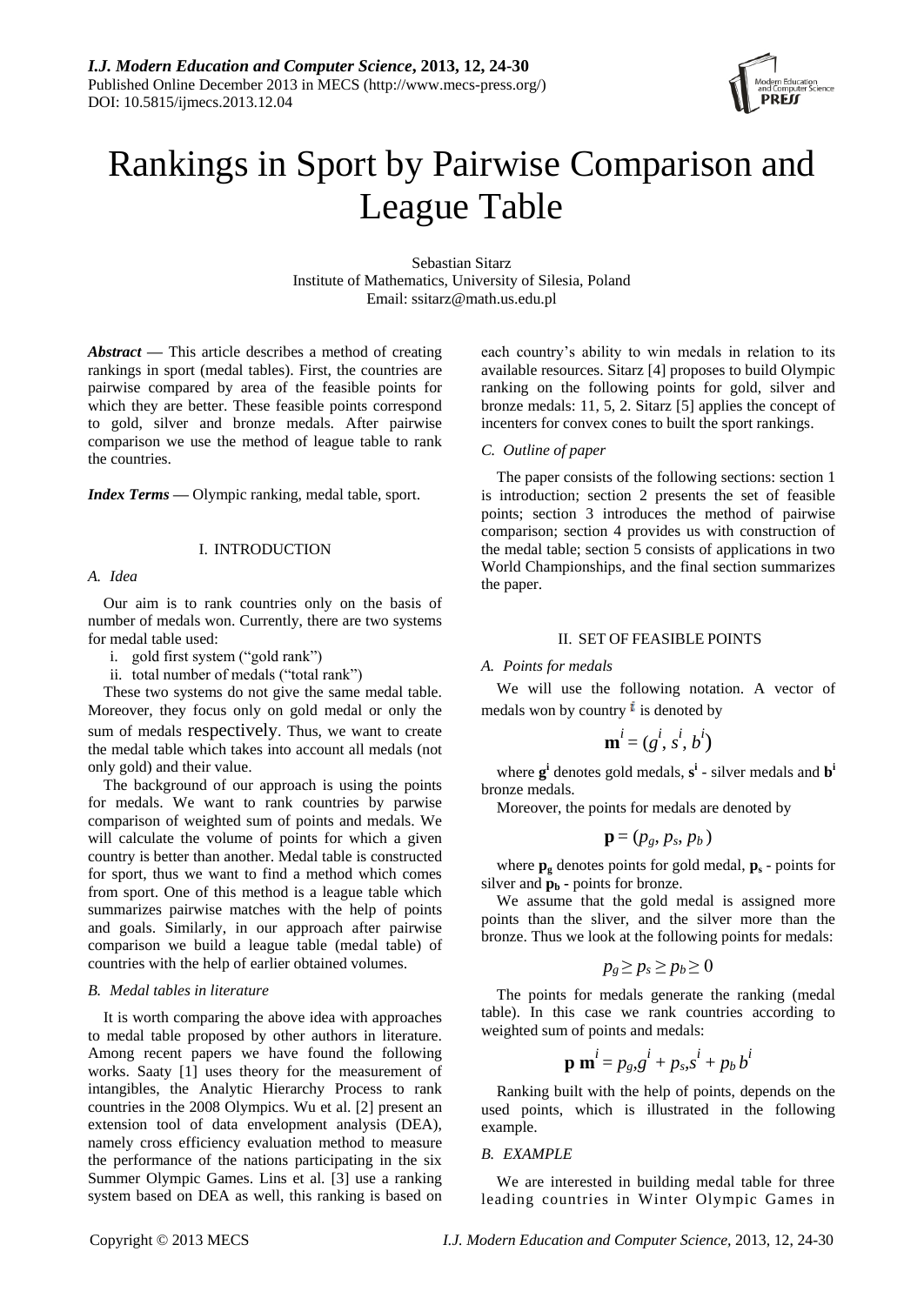Vancouver 2010: Canada, Germany and the USA. These countries won the following numbers of medals:

Canada: (14, 7, 5) Germany: (10, 13, 7) USA: (9, 15, 13)

By using the following points:

$$
p_g=3, p_s=2, p_b=1.
$$

We obtain the following values of weighted sum the ranking and based on them:

1. USA with 70 points:

$$
(70 = 3 \cdot 9 + 2 \cdot 15 + 3 \cdot 13 = p \cdot m^{USA})
$$

2. Germany with 63 points:

$$
(63 = 3 \cdot 10 + 2 \cdot 13 + 3 \cdot 7 = p \cdot m^{Germany})
$$

3. Canada with 61 points:

$$
(61 = 3 \cdot 14 + 2 \cdot 7 + 3 \cdot 5 = \mathbf{p} \cdot \mathbf{m}^{\text{Canada}})
$$

By using other points:

$$
p_g = 5, p_s = 2, p_b = 1.
$$

We obtain other values and another ranking:

1. Canada with 89 points:

$$
(89 = 5 \cdot 14 + 2 \cdot 7 + 3 \cdot 5 = p \cdot m^{Canada})
$$

2. USA with 88 points:

$$
(88 = 5 \cdot 9 + 2 \cdot 15 + 3 \cdot 13 = p \cdot m^{USA})
$$

3. Germany with 83 points:

$$
(83 = 5 \cdot 10 + 2 \cdot 13 + 3 \cdot 7 = \mathbf{p} \cdot \mathbf{m}^{\text{Germany}})
$$

#### *C. Illustration of the set of feasible points*

As we can see above, in example II.2, the position of countries are different. Generally the ranking depends on the used points. However, one ideal system of points for medals does not exist. Similarly, in this work we are not going to find any numbers for **pg, p<sup>s</sup> , pb,** We will operate on the set of feasible points defined in the following way. Without loss of generality we assume that points for gold medal are equal to a fixed number 1. The reason is that the points  $(\mathbf{p_g}, \mathbf{p_s}, \mathbf{p_b})$  generate the same ranking as

 $\sqrt{p_g}/p_g$ , Thus, we will consider the following set of feasible points:

$$
\{(p_g, p_s, p_b): 1 = p_g \ge p_s \ge p_b \ge 0\}
$$

or equivalently

$$
\mathbf{P} = \{ (p_s, p_b): 1 \ge p_s \ge p_b \ge 0 \}
$$

For the convenience and geometrical illustration we will use the second form of the set of feasible points, set **p**, using only two values of points: for silver and bronze medals. The illustration of set **p** in the bronze-silver space is given by Fig. 1.



Figure 1. The set of feasible points in bronze-silver space.

# III. PAIRWISE COMPARISION

Now we are going to compare two countries taking into account the number of medals won by each of them. To do it, we will use the feasible set of points **P**. At the beginning of the presentation of our approach let us consider some examples which illustrate our idea.

#### *A. Example – a 100% win*

We want to compare two countries in Winter Olympic Games in Vancouver 2010: Netherlands and Poland. These countries won the following numbers of medals:

# Netherlands:  $\mathbf{m}^{Netherlands} = (4, 1, 3)$

Poland:  $\mathbf{m}^{Poland} = (1, 3, 2)$ 

We will use the whole set of feasible points. In other words, we compare these two countries on triangle **p**. The Illustration of this comparison is given by Fig. 2. First we draw a line describing the points for which these two countries have the same values of points. This line is easy to draw, because it is given by the following equation:

$$
\mathbf{p}\cdot\mathbf{m}^{\text{Netherlands}}=\mathbf{p}\cdot\mathbf{m}^{\text{Poland}}
$$

or equivalently

$$
4+1\cdot p_s + 3p_b = 1+3p_s + 2p_b
$$

The area below this line denotes the points for which Netherlands have more points  $(p \cdot m^{Netherlands} > p \cdot m^{Poland} )$ , similarly the area above the line denotes the points for which Poland has more points  $(\mathbf{p} \cdot \mathbf{m}^{Netherlands} < \mathbf{p} \cdot \mathbf{m}^{Poland})$ .

As we can see the line lies above the triangle **p**, thus for all feasible points Netherlands is better than Poland.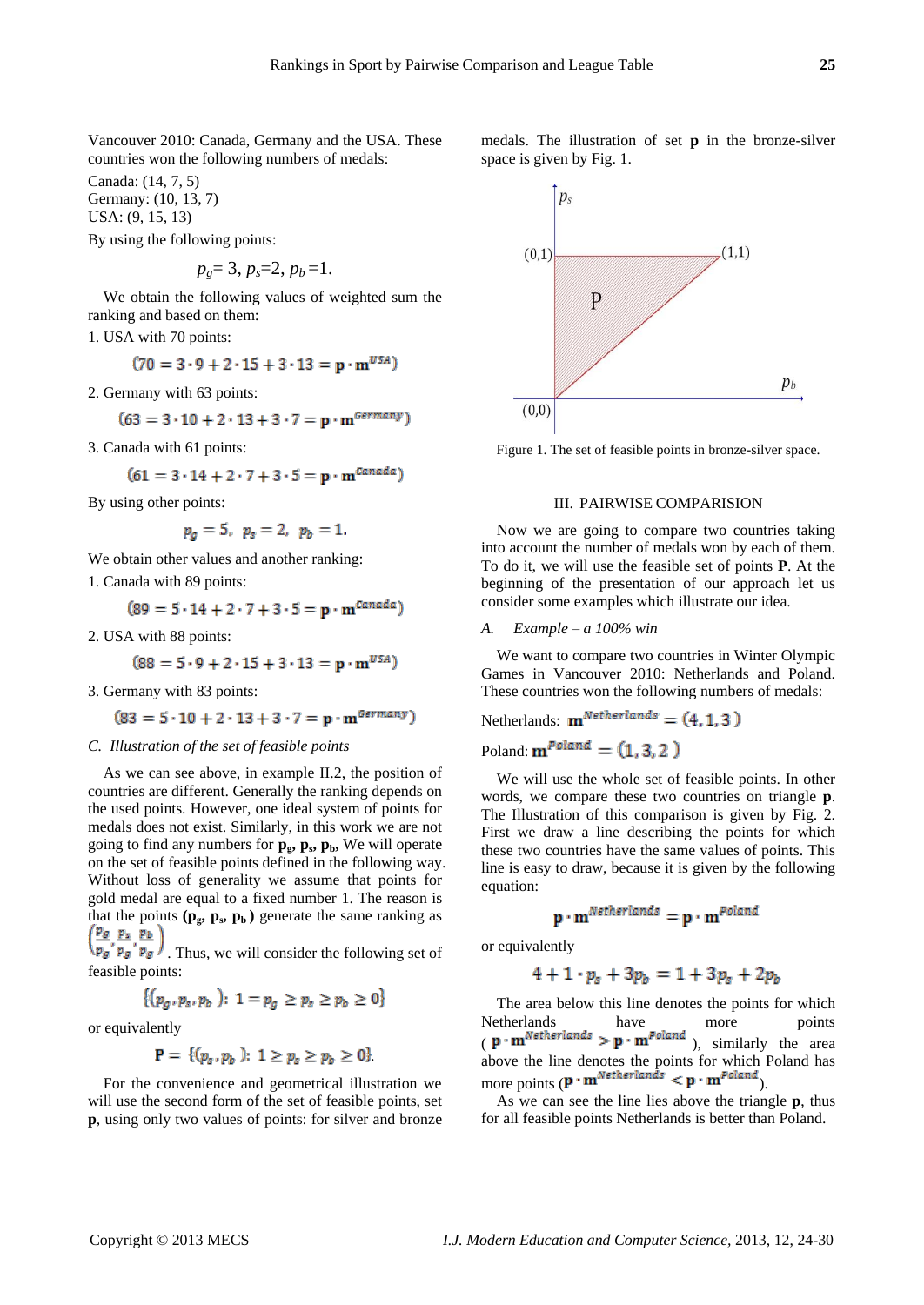

Figure 2. The comparison of Netherlands and Poland in example III.1.

# *B. Example - a part win*

We want to compare two countries in Winter Olympic Games in Vancouver 2010: Sweden and Russia. These countries won the following numbers of medals:

$$
Sweden: \mathbf{m}^{Sweden} = (5, 2, 4)
$$
  
Russia: 
$$
\mathbf{m}^{Russia} = (3, 5, 7)
$$

We proceed analogically like in example III.1. The illustration of this comparison is given by Fig. 3. In this case the line of the points for which Sweden and Russia have the same points:

$$
\mathbf{p} \cdot \mathbf{m}^{Sweden} = \mathbf{p} \cdot \mathbf{m}^{Russia}
$$

$$
(5 + 2p_s + 4p_b) = 3 + 5p_s + 7p_b)
$$

bisects the triangle  $\mathbf{P}$ . We want to calculate the area of the part of triangle  $\mathbf{P}$  which belongs to Sweden and to Russia. These areas are easy to calculate by using elementary geometry (or algebraic calculation). We obtain the following results:

- for 78 % of the feasible points Russia is better
- for 22 % of the feasible points Sweden is better



Figure 3. The comparison of Sweden and Russia in example III.2.

Thus, summarizing the above results, we can say that Russia is better than Sweden because there are more feasible points (78%) corresponding to Russia than to Sweden (22%).

#### *C. Example - a draw*

We want to compare two countries in Winter Olympic Games in Vancouver 2010: Italy and Japan. These countries won the following numbers of medals:

[**Italy**: 
$$
\mathbf{m}^{Italy} = (1, 1, 3)
$$
  
Japan:  $\mathbf{m}^{Japan} = (0, 3, 2)$ 

We proceed analogically like in examples 3.1 and 3.2. The illustration of this comparison is given by figure 4. In this case we obtain the following results:

- for 50% of the feasible points Italy is better
- for 50% of the feasible points Japan is better

Thus, we can say that there is a draw between Italy and Japan.



Figure 4. The comparison of Italy and Japan in example III.3.

#### *D. Description and notation of pairwise comparison*

After the presentation of some examples and illustrations of the pairwise comparison let us describe notation and definitions. Having two countries  $\mathbf{m}^1$  and  **we compare them by area of the feasible points for** which they are better and obtain two values of percentage:

 $p^{ij}$  - the percentage of the feasible points for which  $i$ th country has more value of the weighted sum of points and medals than  $\hat{J}$ -th country

 $p^{\hat{\mu}}$  - the percentage of the feasible points for which  $\hat{\mu}$ th country has more value of the weighted sum of points and medals than  $\mathbf{i}$ -th country

According to the above percentages we sat that:

if  $p^{ij} > p^{ji}$  then *i*-th country wins again *j*-th country,

if  $p^{ij} < p^{ji}$  then *i*-th country loses again *j*-th country,

if  $p^{ij} = p^{ji}$  then there is a draw between *i*-th and *j*-th countries.

*E. Example – non transitivity*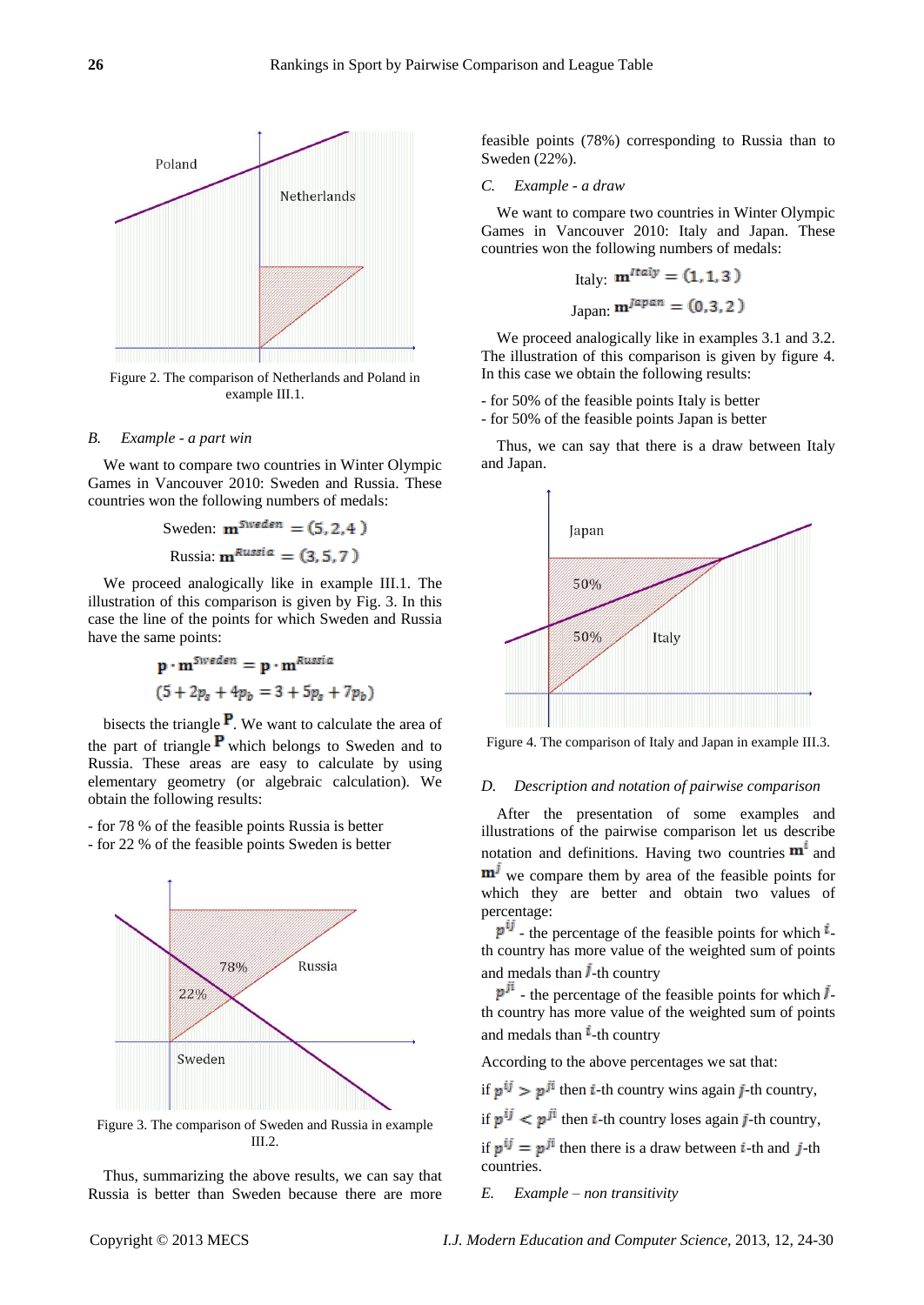We would like to show that a win of the presented pairwise comparing generates not a transitive relation. Let us consider three countries with the following medals:

 $m<sup>1</sup> = (8, 8, 35)$ ,  $m<sup>2</sup> = (16, 0, 28)$ ,  $m<sup>3</sup> = (0, 24, 26)$ 

By pairwise comparing we obtain:

$$
m^1
$$
 wins over  $m^3$  with 56%–44%

 $m^2$  wins over  $m^2$  with 52%–48%

but

 $m^2$  wins over  $m^1$  with 53%–47%

As we can see above a win is not a transitive relation.

#### IV. CONSTRUCTING THE MEDAL TABLE

In the previous section we introduced a method of pairwise comparison. Now, based on the pairwise comparison of all countries, we are going to build the medal table. There are a lot of approaches, which use pairwise comparison to create the ranking (or partially ordered list). One of them is the ELECTRE method proposed by Bernard Roy. This approach, known as the French School of decision making, aims at comparing each pair of alternatives. After that, an exploitation procedure is used, Benayoun et al. [6]. A similar method is the PROMETHEE method, Brans [7]. Saaty [8] presents the AHP method which uses pairwise comparisons along with expert judgments to deal with the measurement of qualitative or intangible criteria. Edwards and Barron [9] present SMART and SMARTER methods which are based on pairwise comparison as well. Hansen and Ombler [10] introduce another method which uses pairwise comparisons of alternatives, namely the PAPRIKA method for multicriteria decision making based on decision-makers' preferences.

#### *A. League table and medal table*

In spite of the cited above literature we want to use a different approach. The reason is the structure of our problem – we consider a problem connected with sport. Thus, in sport the case of pairwise comparison is named a match. Similarly, we arrange a match between countries by pairwise comparison. Moreover, in sport, if the teams take part in all-play-all tournament then a league table is used to create the ranking. We want to use the league table as well. Our matches between countries end by a win or a draw, similarly like in soccer, hockey or handball etc. In these sports similar scoring systems are used. We are going to use the system from soccer: for a win  $-3$  points, for a draw - 1 point and for a lose – 0 points. Moreover, every match ends with goals scored by teams, similarly in our pairwise comparison

every comparison ends with percentages obtained (scored) by countries. Thus, following the points-goals system we use the points-percentages system.

Let us notice a difference between goals (in soccer) and percentages (in our pairwise comparison). In system of goals we look at scored and conceded goals. Whereas, in system of percentages we can only look at the percentages scored, because in every macth a sum of percentages (scored and conceded) is equal to 100%.

At the beginning of the presentation of this approach let us consider two illustrative examples and after that we present the general description and notation.

*B. Example – the medal table (continuation of example II.2)*

We consider three leading countries taking part in Winter Olympic Games in Vancouver 2010: Canada, Germany and the USA. The medals won by each of these countries were described by example 2.2. Similarly, like in examples III.1-3 we pairwise compare these countries and obtain:

- 1. Germany Canada 67%–33% (3 points for Germany and 0 for Canada)
- 2. USA Germany 94%-6% (3 points for USA and 0 for Germany)
- 3. USA Canada 80%-20% (3 points for USA and 0 for Canada)

Based on the above results we obtain the medal table presented in table 1.

*C. Example – the medal table (continuation of example III.5)*

Based on the results from example III.5 we obtain the medal table presented in table 2.

The next part of our work is a description of building the league table (the medal table). Generally, it is similar to the soccer league, but points-goals system is replaced by points-percentages system.

# *D. Description and notation of the medal table*

To build the medal table for  $\vec{l}$  countries we have to do the following:

- 1. Pairwise compare all countries, for all  $i, j \in I$   $(i \neq j)$ : a. Obtain the percentages:  $p^{ij}$ ,  $p^{ji}$ .
- 
- b. Give points  $(3, 1 \text{ or } 0)$  for these two countries by comparing  $p^{ij}$ ,  $p^{ji}$
- 2. Calculate points and scored percentages, for all  $i \in I$ : a. Calculate a sum of won points (based on 1b).
	- b. Calculate a sum of scored percentages (based on 1b).

3. Build the medal table according to points. In the case of the same points, take the scored percentages.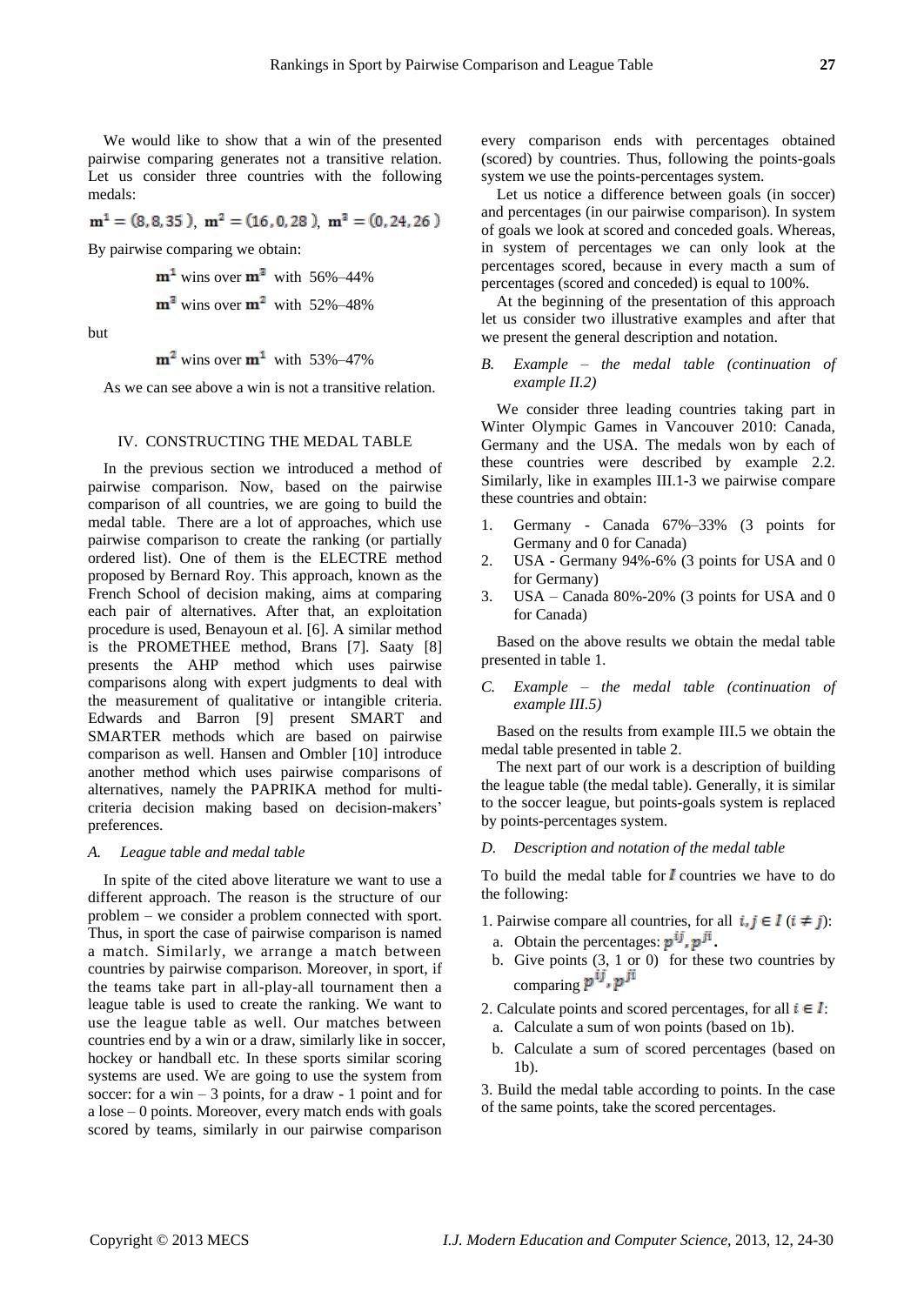|  | country | points | Percentages<br>scored $(1=100\%)$ | wins-draws-losses |
|--|---------|--------|-----------------------------------|-------------------|
|  | USA     |        |                                   | $2 - 0 - 0$       |
|  | Germany |        |                                   | l -0-1            |
|  | Canada  |        | ).53                              | $0 - 0 - 2$       |

TABLE 1. THE MEDAL TABLE FOR LEADING COUNTRIES FOR WINTER OLYMPICS IN 2010.

| country | points | Percentages<br>scored $(1=100\%)$ | wins-draws-losses |
|---------|--------|-----------------------------------|-------------------|
| m       |        | 0.03                              | 1-0-1             |
|         |        | 1.01                              | 1-0-1             |
|         |        | 96                                | $-0$ -1           |

#### TABLE 2. THE MEDAL TABLE FOR EXAMPLE III.4..

#### V. APPLICATIONS

# *V.1. World Aquatics Championships in Shanhgai 2011*

We consider the 2011 World Aquatics Championships in Shanghai. The championships featured five aquatics disciplines: swimming, water polo, diving, open water and synchronized swimming. Table 3 presents the medal table narrowing it to ten top performing countries. Let us formulate some comments on the results from table 3.

First of all the relation of winning is transitive (but it is not a rule, see example III.5). China is the best and wins all matches (pairwise comparison), Greece is the worst and loses all matches. Let us compare the obtained medal table with the two often used ranking: gold first ("gold rank"), total number of medals ("total rank"). As we can see our ranking is closer to "total rank" than

"gold rank", but generalization of this observation needs more research.

# *V.2. World Championships in Athletics, Daegu 2011*

We build the medal table for the 2011 World Championships in Athletics in Daegu. Table 4 presents this medal table narrowing it to ten top performing countries. Let us formulate some comments on the results from table 4. Similarly like in table 3, here the relation of winning is transitive as well. The USA is the best and wins all pairwise comparison (each with 100% scored). Ukraine is the worst and loses all pairwise comparison (each with 0% scored). Let us notice that, in this case, three considered rankings (our ranking, "gold rank" and "total rank") generate very similar medal tables. The reason are the numbers of the medals won by countries – these numbers form almost a linear order.

|                | country-<br>(gold, silver, bronze) | points   | Percentages<br>scored $(1=100\%)$ | wins-draws-losses | gold<br>rank   | total<br>rank  |
|----------------|------------------------------------|----------|-----------------------------------|-------------------|----------------|----------------|
| 1              | China-(17,6,9)                     | 27       | 8,91                              | $9 - 0 - 0$       | $\overline{2}$ | 1              |
| $\overline{2}$ | $USA-(15,13,8)$                    | 24       | 8,09                              | $8 - 0 - 1$       | 1              | $\overline{2}$ |
| 3              | Russia $-(8,6,4)$                  | 21       | 7,00                              | $7 - 0 - 2$       | 3              | 3              |
| $\overline{4}$ | Australia- $(2,10,4)$              | 18       | 5,94                              | $6 - 0 - 3$       | 7              | $\overline{4}$ |
| 5              | Italy- $(3,4,2)$                   | 15       | 4,54                              | $5 - 0 - 4$       | 5              | 6              |
| 6              | France- $(2,4,5)$                  | 12       | 4,16                              | $4 - 0 - 5$       | 8              | 5              |
| 7              | Great Britain-(3,3,0)              | 9        | 3,07                              | $3 - 0 - 6$       | 6              | 7              |
| 8              | Brazil $-(4,0,0)$                  | 6        | 1,96                              | $2 - 0 - 8$       | 4              | 9              |
| 9              | Netherlands- $(2,1,3)$             | 3        | 1,33                              | $1 - 0 - 9$       | 9              | $\overline{7}$ |
| 10             | Greece- $(2,1,1)$                  | $\theta$ | 0,00                              | $0 - 0 - 10$      | 10             | 9              |

TABLE 3. THE MEDAL TABLE FOR THE 2011 WORLD AQUATICS CHAMPIONSHIPS.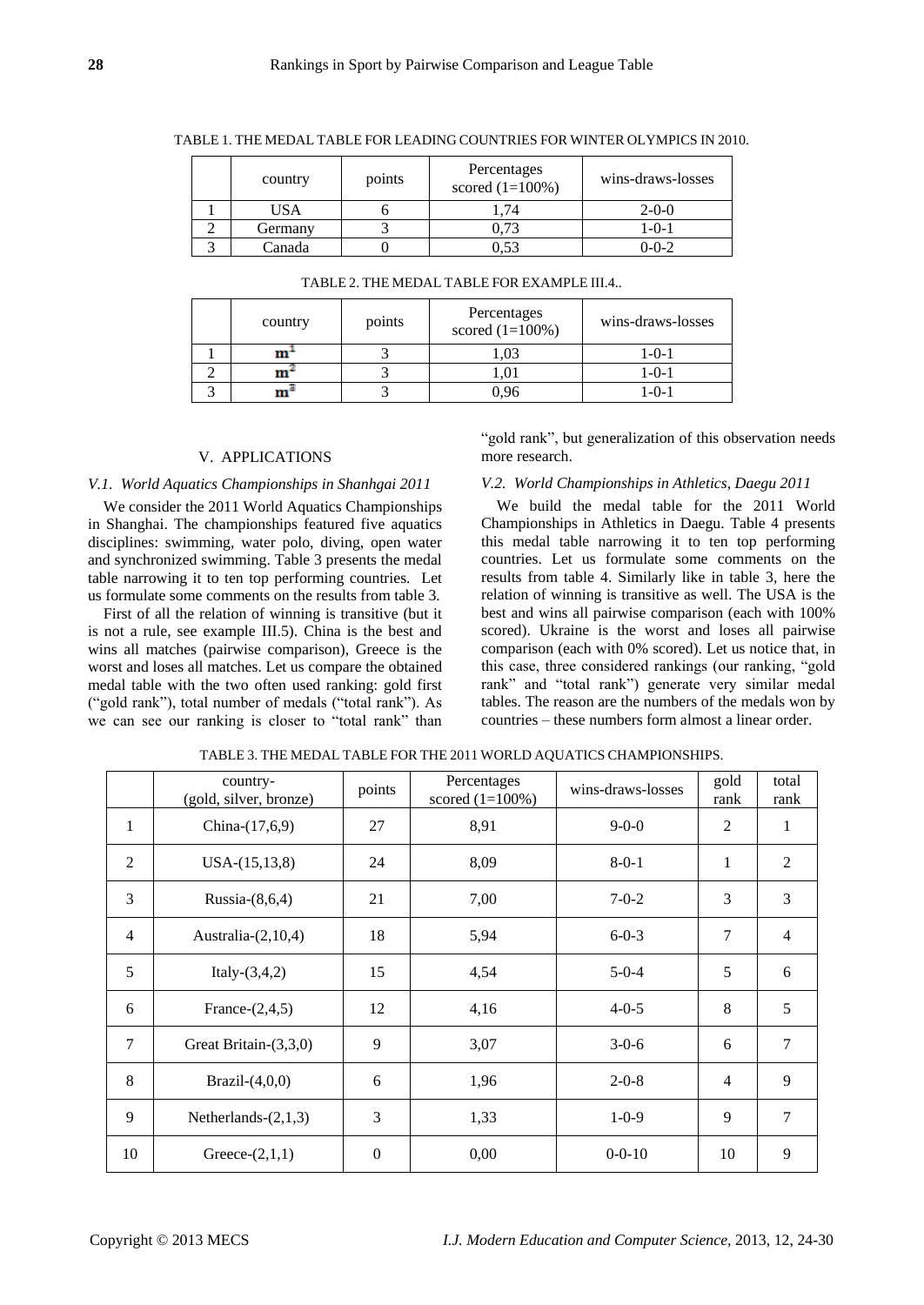|                | country-<br>(gold, silver, bronze) | points           | Percentages<br>scored $(1=100\%)$ | wins-draws-losses | gold<br>rank   | total<br>rank  |
|----------------|------------------------------------|------------------|-----------------------------------|-------------------|----------------|----------------|
| 1              | $USA-(12,8,5)$                     | 27               | 9,00                              | $9 - 0 - 0$       | $\mathbf{1}$   | 1              |
| 2              | Russia- $(9,4,6)$                  | 24               | 8,00                              | $8 - 0 - 1$       | $\overline{2}$ | 2              |
| 3              | Kenya-(7,6,4)                      | 21               | 7,00                              | $7 - 0 - 2$       | 3              | 3              |
| $\overline{4}$ | Jamaica- $(4,4,1)$                 | 18               | 6,00                              | $6 - 0 - 3$       | $\overline{4}$ | $\overline{4}$ |
| 5              | Germany- $(3,3,1)$                 | 15               | 5,00                              | $5 - 0 - 4$       | 5              | 5              |
| 6              | Great Britain- $(2,4,1)$           | 12               | 4,00                              | $4 - 0 - 5$       | 6              | 5              |
| $\tau$         | China- $(1,2,1)$                   | 9                | 2,67                              | $3 - 0 - 6$       | 7              | 8              |
| 8              | Ethiopia- $(1,0,4)$                | 6                | 2,00                              | $1 - 0 - 9$       | 9              | 7              |
| 9              | Australia- $(1,1,1)$               | 3                | 1,33                              | $2 - 0 - 8$       | 8              | 9              |
| 10             | Ukraine- $(1,0,1)$                 | $\boldsymbol{0}$ | 0,00                              | $0 - 0 - 10$      | 10             | 10             |

TABLE 4. THE MEDAL TABLE FOR THE 2011 WORLD CHAMPIONSHIPS IN ATHLETICS.

## VI. SUMMARY

We propose an approach to build the medal table based only on the points for medals. Using some reasonable assumptions for the points we operate on the set of feasible points. Having two countries we compare them by area of the feasible points for which they are better and obtain two values of percentage: the percentage for the first country and for the second country. By comparing these percentages we get the result of the pairwise comparison as a win of one country or a draw. After pairwise comparison we adopt a league table, method of ranking used in sport. The reason is the structure of our problem – we consider a problem coming from sport. Our matches between countries end by a win or by a draw, like in some sport disciplines, for example soccer. Therefore, we apply the system of points from soccer: for a win  $-3$  points, for a draw - 1 point and for a lose – 0 points. Moreover, every match ends with goals scored by teams, similarly in our pairwise comparison every comparison ends with percentages obtained (scored) by countries. Thus, following the points-goals system we use the pointspercentages system for building a medal table. We apply our method in two World Championships:

- the 2011 World Championships in Athletics in Daegu.

- the 2011 World Aquatics Championships in Shanghai.

#### **REFERENCES**

[1] Saaty T., L. (2008)*,* Who won the 2008 Olympics? A multicriteria decision of measuring intangibles, Journal of Systems Science and Systems Engineering, 17/4, 473-486.

- [2] Wu J., Liang L., Yang F. (2009), Achievement and benchmarking of countries at the Summer Olympics using cross efficiency evaluation method, European Journal of Operational Research, 197, 722-730.
- [3] Lins M.P.E., Gomes E.G., Soares de Mello J.C.C.B., Soares de Mello A.J.R. , (2003), Olympic ranking based on a zero sum gains DEA model, European Journal of Operational Research, 148/2, 312-322.
- [4] Sitarz S. (2012), Mean value and volume-based sensitivity analysis for Olympic rankings, European Journal of Operational Research, 216, 232-238.
- [5] Sitarz S. (2013), The Medal points' incenter for rankings in sport, Applied Mathematics Letters, 26, 408-412, 2013
- [6] Benayoun R., Roy B., Sussman B. (1966), ELECTRE: Une m´ethode pour guider le choix en pr´esence de points de vue multiples, Note de travail 49, SEMA-METRA International, Direction Scientifique.
- [7] Brans J.P. (1982), L'ingénierie de la décision: élaboration d'instruments d'aide à la décision. La méthode PROMETHEE, Presses de l'Université Laval.
- [8] Saaty T. (1980), The Analytic Hierarchy Process: Planning, Priority Setting, Resource Allocation, McGraw-Hill.
- [9] Edwards W., Barron F.H. (1994), SMARTS and SMARTER: Improved simple methods for multiattribute utility measurement, Organizational Behavior & Human Decision Processes, 60, 306-25.
- [10] Hansen P., Ombler F. (2009), A new method for scoring multi-attribute value models using pairwise rankings of alternatives, Journal of Multi-Criteria Decision Analysis, 15, 87-107.